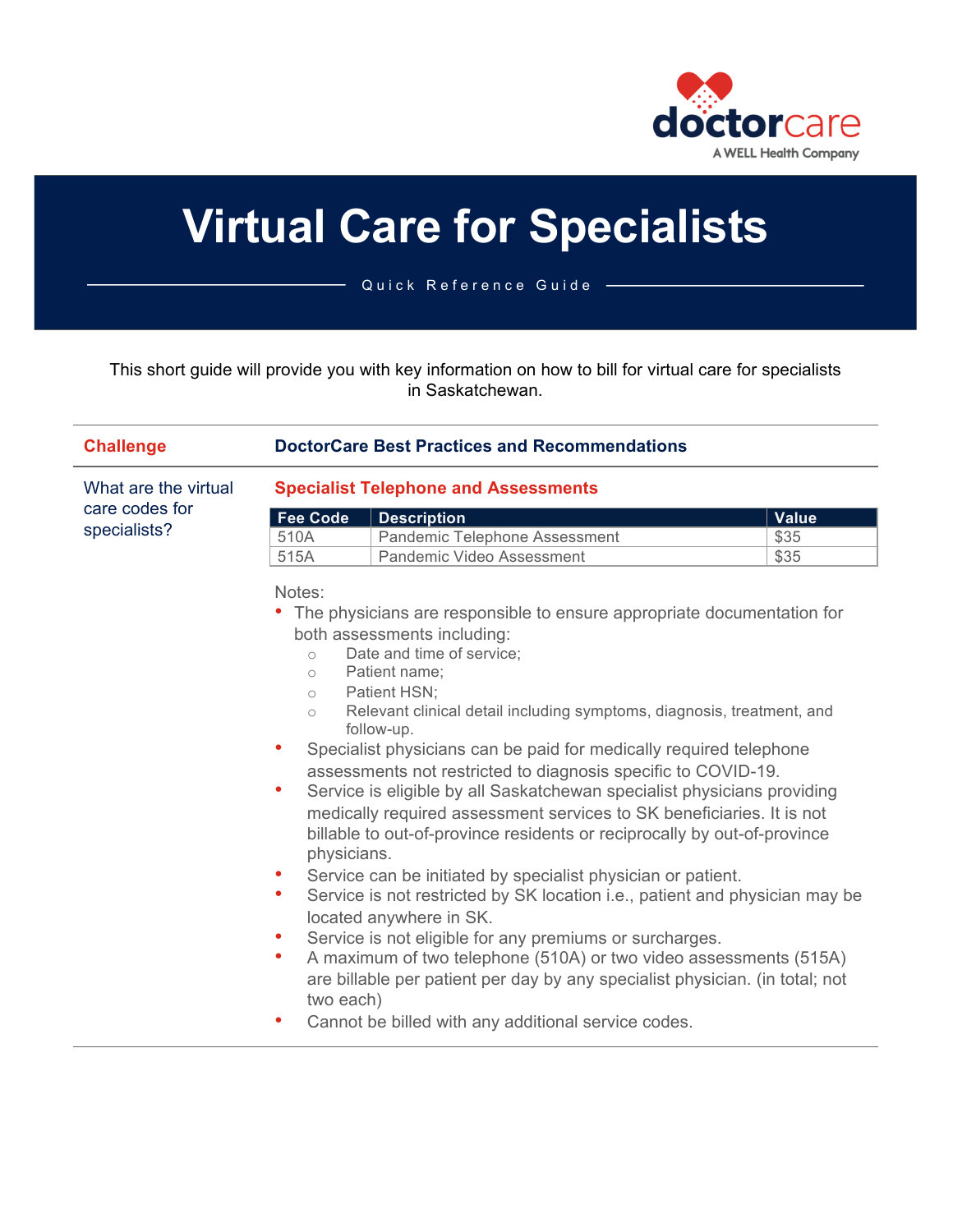

#### **Challenge DoctorCare Best Practices and Recommendations**

What are the virtual care codes for specialists? (continued)

#### **Specialists Consultation or Visit via Telephone or Video**

| <b>Fee Code</b> | <b>Description</b>                                   | <b>Value</b> |
|-----------------|------------------------------------------------------|--------------|
| 350A            | Pandemic Virtual Care: Specialist consultation       | \$120        |
|                 | provided via telephone - first 30 minutes of direct  |              |
|                 | physician-patient care or major part thereof         |              |
| 351A            | Pandemic Virtual Care: Specialist consultation       | \$120        |
|                 | provided via secure video conference - first 30      |              |
|                 | minutes of direct physician–patient care or major    |              |
|                 | part thereof                                         |              |
| 353A            | Pandemic Virtual Care: Specialist visit provided     | \$52         |
|                 | via telephone - first 15 minutes of direct           |              |
|                 | physician-patient care or major part thereof         |              |
| 354A            | Pandemic Virtual Care: Specialist visit provided     | \$52         |
|                 | via secure video conference - first 15 minutes of    |              |
|                 | direct physician-patient care or major part thereof  |              |
| 355A            | Pandemic Virtual Care: Specialist consultation or    | \$56.10      |
|                 | visit provided via telephone or secure video         |              |
|                 | conference - each subsequent 15 minutes of           |              |
|                 | direct physician-patient care or major part thereof, |              |
|                 | bill units (to a maximum of 2 additional units)      |              |

Notes:

- Pandemic virtual care specialist consultation or visit must be medically required, direct patient interaction in real-time with the billing specialist and includes:
	- o Comprehensive assessment of patient's condition including complete history, symptoms, diagnosis, treatment and follow-up;
	- o Review of laboratory and/or other data;
	- o Written submission of the consultant's opinion;
	- o Recommendations to the referring doctor(when patient is referred); and
	- o Advice to the patient.
- All time requirements/calculations are for direct physician-patient interaction only.
- Billings for virtual care services performed by medical learners must include the comment: "supervision of medical learner".
- Physicians are responsible to ensure appropriate documentation.